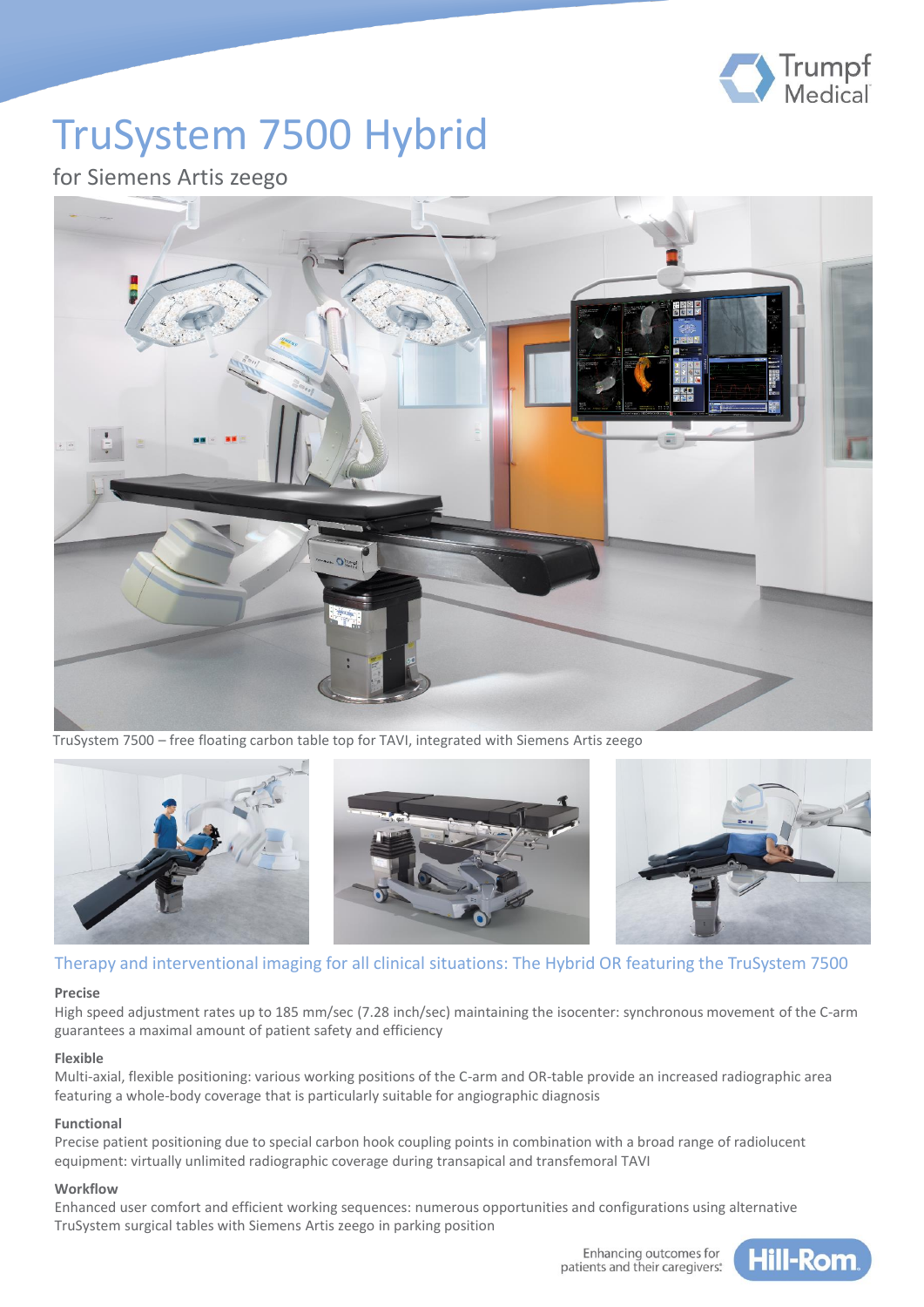

# Standard configuration for hybrid operating rooms, main application cardio/vascular

| <b>Number</b> | <b>Description</b>                               | <b>PCS</b>     |
|---------------|--------------------------------------------------|----------------|
| 1854088       | Stationary column TruSystem 7500 Hybrid Plus     | $\mathbf{1}$   |
| 1902265       | Floor-mounting plate flat Hybrid                 | $\mathbf{1}$   |
| 1854087       | Floor mounting column TruSystem 7500 Hybrid Plus | option         |
| 1955207       | Installation kit Anker Hybrid <sup>1</sup>       | option         |
| 1955208       | Installation kit Sandwich Hybrid <sup>1</sup>    | option         |
| 1637573       | IR remote control TruSystem 5500                 | $\mathbf{1}$   |
| 1557243       | Charging unit mobile AC TruSystem 7500           | $\mathbf{1}$   |
| 1616204       | OR table top Carbon FloatLine V                  | 1              |
| 1797654       | Pad Carbon FloatLine B                           | $\mathbf{1}$   |
| 1774603       | Power Shuttle (H)                                | $\mathbf{1}$   |
| 1774606       | <b>Battery Power Shuttle</b>                     | $\overline{2}$ |
| 1774608       | Charging unit Power Shuttle                      | 1              |
| 1489491       | <b>Shuttle 3.6 360</b>                           | option         |
| 1272324       | Clamp pair for joint plate Carbon                | $\mathbf{1}$   |
| 1266934       | Joint plate Carbon 520                           | 1              |
| 4544166       | Side rail                                        | $\overline{2}$ |
| 4544536       | Side rail long                                   | $\mathbf 1$    |
| 1939050       | Arm Shield, with pad                             | $\overline{2}$ |
| 1895203       | Carbon Fiber Arm Board 75                        | $\overline{2}$ |
| 1697635       | Universal arm support 450 T                      | option         |
| 1814876       | Catheder tray                                    | $\mathbf{1}$   |
| 1946701       | Lower body table shield                          | 1              |
| 1946702       | Wide lift-off top shield 27 cm                   | 1              |
| 1946703       | Wide lift-off top shield 57 cm                   | 1              |
| 1424577       | Head section X-RAY wide T                        | $\mathbf 1$    |
| 1312733       | Adapter X-RAY wide                               | $\mathbf{1}$   |
| 1430024       | Adapter X-RAY 3-joint wide                       | option         |
| 1708607       | Pad for head positioning                         | $\mathbf 1$    |
| 1708584       | Leg positioning pad                              | $\mathbf{1}$   |

<sup>1</sup> necessary for the floor mounting column TruSystem 7500 Hybrid Plus

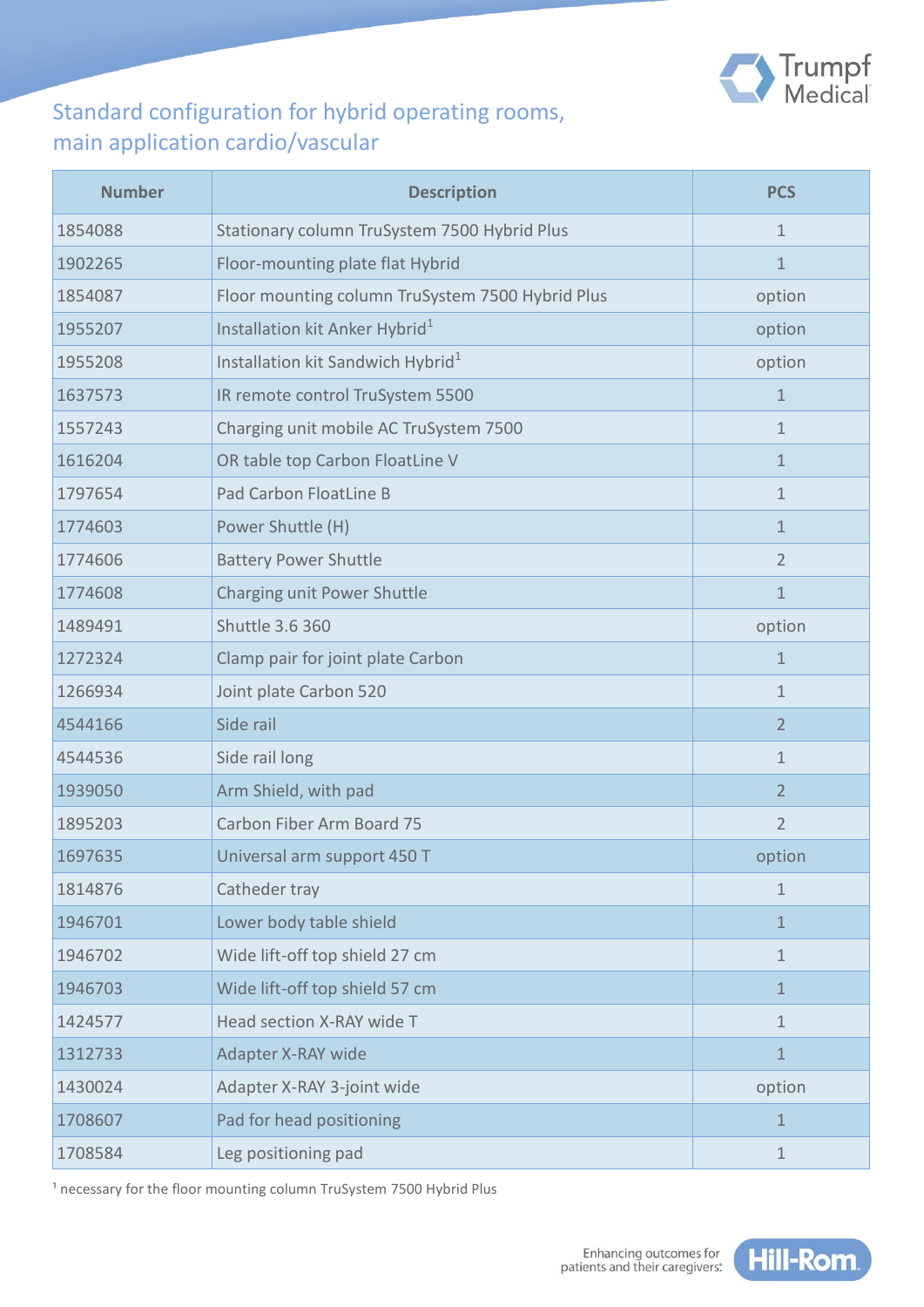

# Standard configuration for hybrid operating rooms, main application neuro, trauma and spinal surgery

| <b>Number</b> | <b>Description</b>                | <b>PCS</b>     |
|---------------|-----------------------------------|----------------|
| 1582739       | Operating table top SQ14 X-TRA T  | 1              |
| 1774606       | <b>Battery Power Shuttle</b>      | $\overline{2}$ |
| 1774608       | Charging unit Power Shuttle       | $\mathbf{1}$   |
| 1774603       | Power Shuttle (H)                 | $\mathbf{1}$   |
| 1489491       | Shuttle 3.6 360                   | option         |
| 1430023       | Adapter X-RAY 3-joint narrow      | 1              |
| 1317569       | Skull clamp X-RAY                 | $\mathbf{1}$   |
| 1317786       | Swivel adapter X-RAY              | $\mathbf{1}$   |
| 1345749       | <b>Retainer X-RAY</b>             | 1              |
| 1272324       | Clamp pair for joint plate Carbon | 1              |
| 1279867       | Joint plate Carbon 370            | 1              |
| 4544166       | Side rail                         | $\overline{2}$ |
| 1368880       | Coupling piece X-RAY low          | 1              |
| 1300662       | Head rest X-RAY                   | $\mathbf{1}$   |



SQ14 X-TRA with stationary column TruSystem 7500 Hybrid